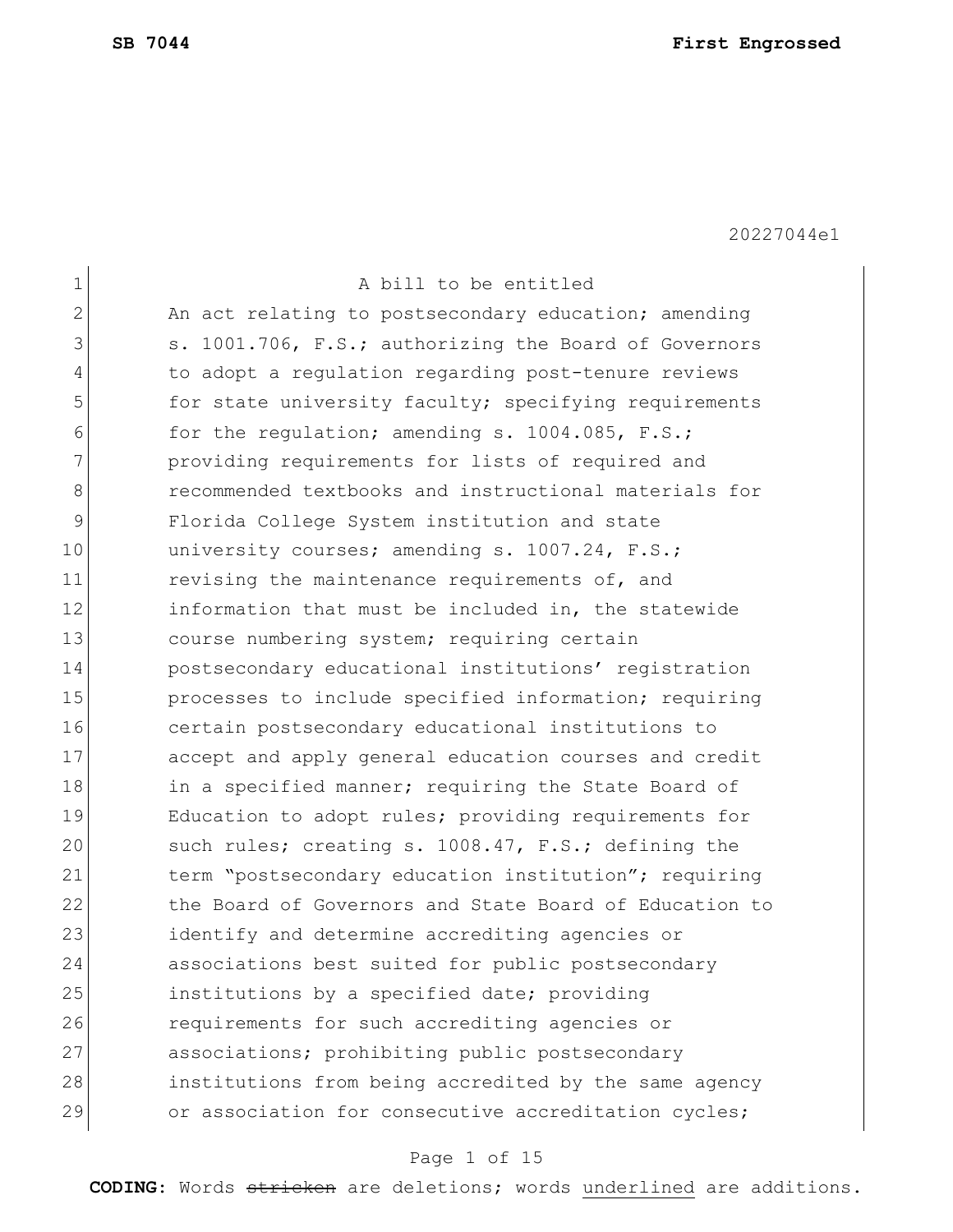30 requiring public postsecondary institutions to obtain 31 accreditation from accrediting agencies or 32 associations identified by the Board of Governors or 33 State Board of Education, respectively; providing that 34 specified academic programs are exempt from such 35 requirements; requiring institutions to provide 36 specified reports to the Board of Governors or the 37 State Board of Education; requiring institutions to 38 seek specified accreditation; authorizing institutions 39 bill to remain with current accreditors under certain 40 circumstances; creating a cause of action for 41 postsecondary education institutions; authorizing the 42 award of specified damages, court costs, and attorney 43 **fees;** providing for the future expiration of specified 44 provisions; amending ss. 1009.23 and 1009.24, F.S.; 45 requiring Florida College System institutions and 46 state universities, respectively, to post specified 47 information relating to tuition and fee rates and 48 proposed changes to such rates on their websites; 49 revising the information that must be included in a 50 required notice to students; requiring a specific 51 press release to be e-mailed to enrolled students; 52 providing requirements for a Florida College System 53 institution or a state university, respectively, to 54 raise, impose, or authorize certain fees; providing a 55 directive to the Division of Law Revision; providing 56 effective dates. 57

58 Be It Enacted by the Legislature of the State of Florida:

#### Page 2 of 15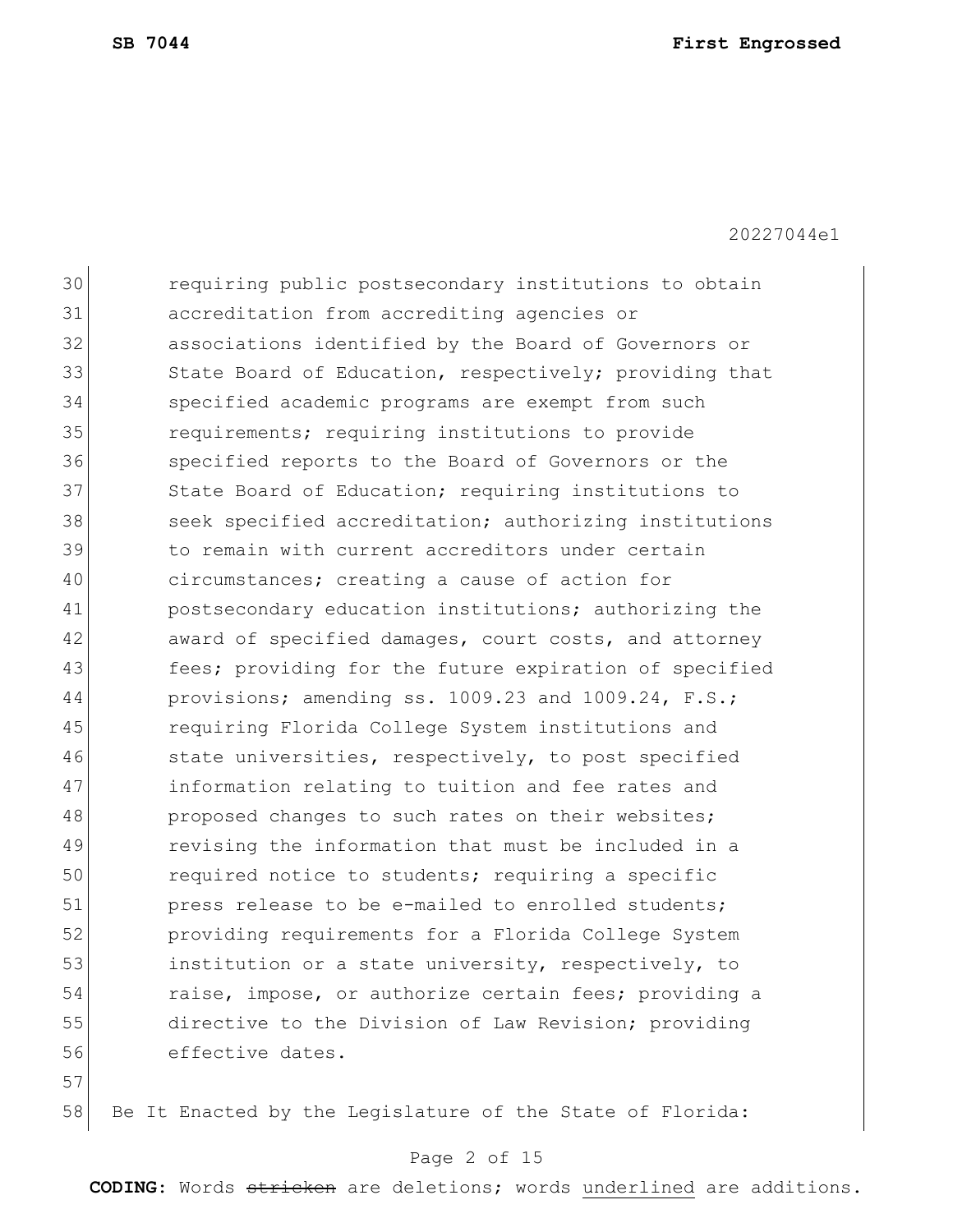|    | 20227044e1                                                               |
|----|--------------------------------------------------------------------------|
| 59 |                                                                          |
| 60 | Section 1. Present paragraphs (b), (c), and (d) of                       |
| 61 | subsection (6) of section 1001.706, Florida Statutes, are                |
| 62 | redesignated as paragraphs $(c)$ , $(d)$ , and $(e)$ , respectively, and |
| 63 | a new paragraph (b) is added to that subsection, to read:                |
| 64 | 1001.706 Powers and duties of the Board of Governors.-                   |
| 65 | (6) POWERS AND DUTIES RELATING TO PERSONNEL.-                            |
| 66 | (b) The Board of Governors may adopt a regulation requiring              |
| 67 | each tenured state university faculty member to undergo a                |
| 68 | comprehensive post-tenure review every 5 years. The board may            |
| 69 | include other considerations in the regulation, but the                  |
| 70 | regulation must address:                                                 |
| 71 | 1. Accomplishments and productivity;                                     |
| 72 | 2. Assigned duties in research, teaching, and service;                   |
| 73 | 3. Performance metrics, evaluations, and ratings; and                    |
| 74 | 4. Recognition and compensation considerations, as well as               |
| 75 | improvement plans and consequences for underperformance.                 |
| 76 | Section 2. Section 1004.085, Florida Statutes, is amended                |
| 77 | to read:                                                                 |
| 78 | 1004.085 Textbook and instructional materials affordability              |
| 79 | and transparency.-                                                       |
| 80 | (1) As used in this section, the term "instructional                     |
| 81 | materials" means educational materials for use within a course           |
| 82 | which may be available in printed or digital format.                     |
| 83 | (2) An employee of a Florida College System institution or               |
| 84 | state university may not demand or receive any payment, loan,            |
| 85 | subscription, advance, deposit of money, service, or anything of         |
| 86 | value, present or promised, in exchange for requiring students           |
| 87 | to purchase a specific textbook or instructional material for            |

# Page 3 of 15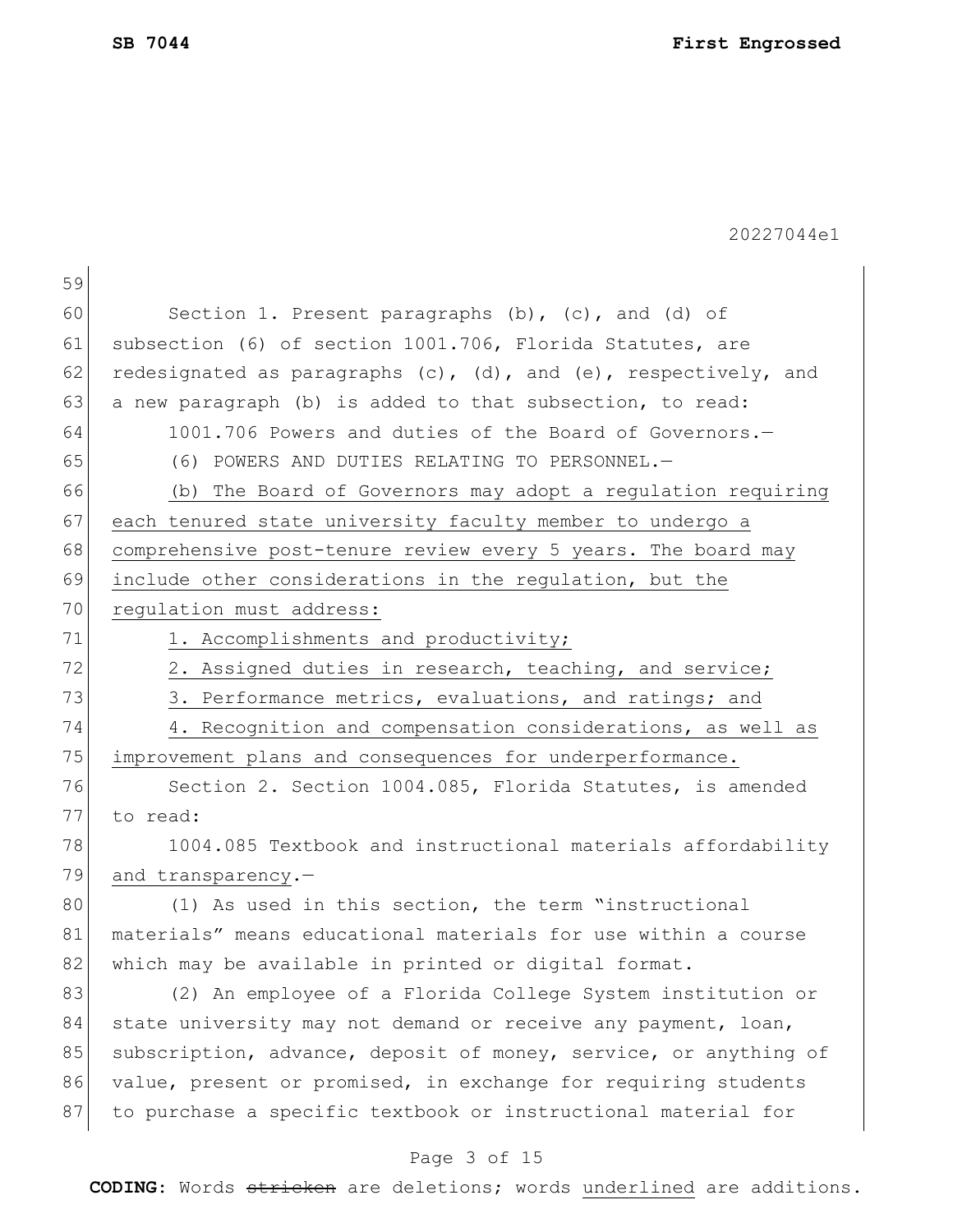88 coursework or instruction.

89 (3) An employee may receive:

90 (a) Sample copies, instructor copies, or instructional 91 materials. These materials may not be sold for any type of 92 compensation if they are specifically marked as free samples not 93 for resale.

94 (b) Royalties or other compensation from sales of textbooks 95 or instructional materials that include the instructor's own 96 writing or work.

97 (c) Honoraria for academic peer review of course materials.

98 (d) Fees associated with activities such as reviewing, 99 critiquing, or preparing support materials for textbooks or 100 instructional materials pursuant to guidelines adopted by the 101 State Board of Education or the Board of Governors.

102 (e) Training in the use of course materials and learning 103 technologies.

104 (4) Each Florida College System institution and state 105 university board of trustees is authorized to adopt policies in 106 consultation with providers, including bookstores, which allow 107 for the use of innovative pricing techniques and payment options 108 for textbooks and instructional materials. Such policies may 109 include bulk pricing arrangements that enable students to 110 purchase course materials or texts that are delivered digitally; 111 delivered through other technologies that are, or the licenses 112 of which are, required for use within a course; or delivered in 113 a print format. Innovative pricing techniques and payment 114 options must include an opt-in or opt-out provision for students 115 and may be approved only if there is documented evidence that 116 the options reduce the cost of textbooks and instructional

#### Page 4 of 15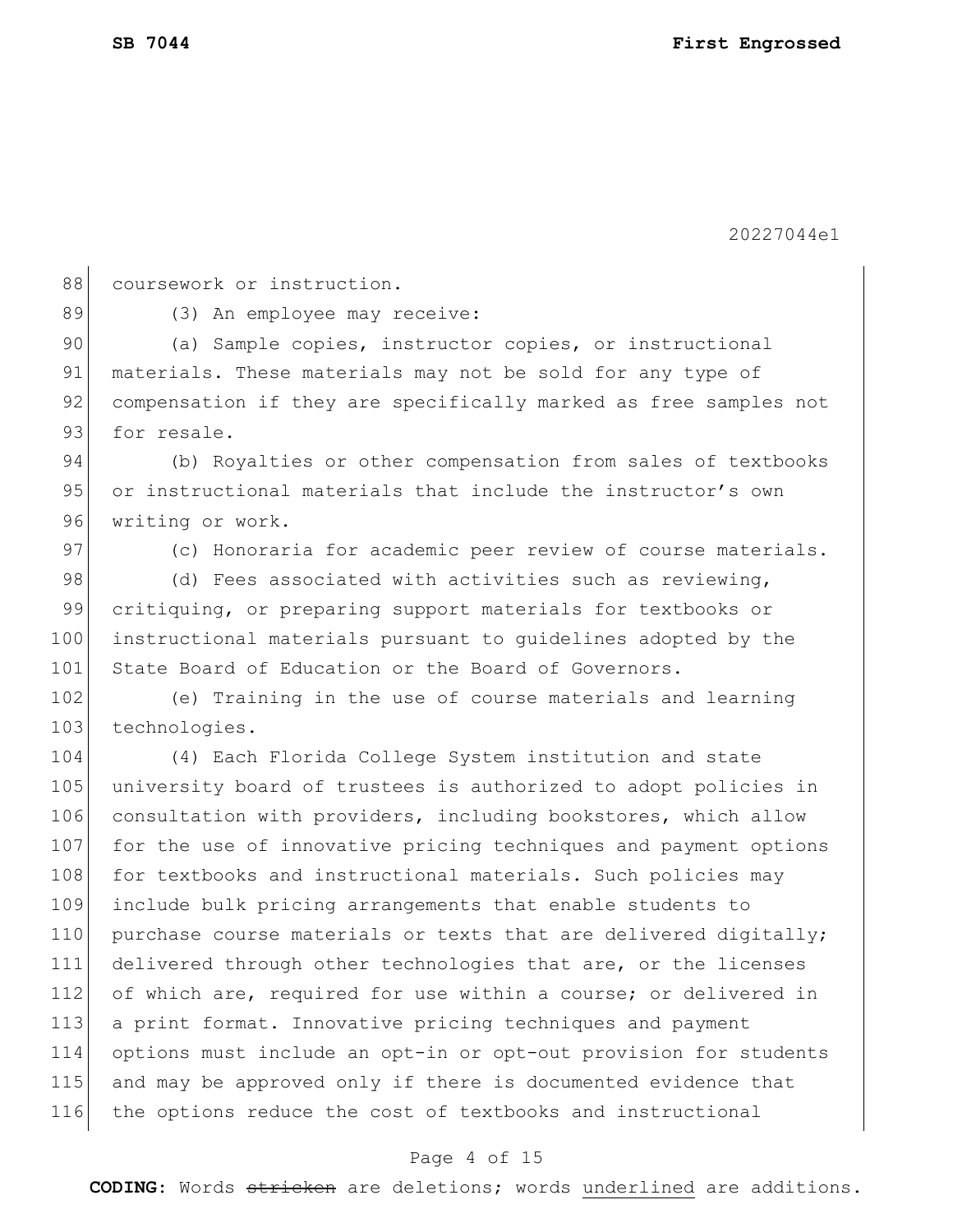117 materials for students taking a course.

118 (5)(a) Each Florida College System institution and state 119 university shall post prominently in the course registration 120 system and on its website, as early as is feasible, but at least 121 45 days before the first day of class for each term, a hyperlink 122 to lists of required and recommended textbooks and instructional 123 | materials for at least 95 percent of all courses and course 124 sections offered at the institution during the upcoming term. 125 The lists must include the International Standard Book Number 126 (ISBN) for each required and recommended textbook and 127 instructional material or other identifying information, which 128 must include, at a minimum, all of the following: the title, all 129 authors listed, publishers, edition number, copyright date, 130 published date, and other relevant information necessary to 131 identify the specific textbooks or instructional materials 132 required and recommended for each course. The State Board of 133 Education and the Board of Governors shall include in the 134 policies, procedures, and guidelines adopted under subsection 135 (6) certain limited exceptions to this notification requirement 136 for classes added after the notification deadline. 137 (b) The lists of required and recommended textbooks and 138 instructional materials required in paragraph (a) must: 139 1. Be posted as early as is feasible but at least 45 days 140 before the first day of class for each term.

141 2. Remain posted for at least 5 academic years.

142 3. Be searchable by the course subject, the course number, 143 the course title, the name of the instructor of the course, the 144 title of each assigned textbook or instructional material, and 145 each author of an assigned textbook or instructional material.

#### Page 5 of 15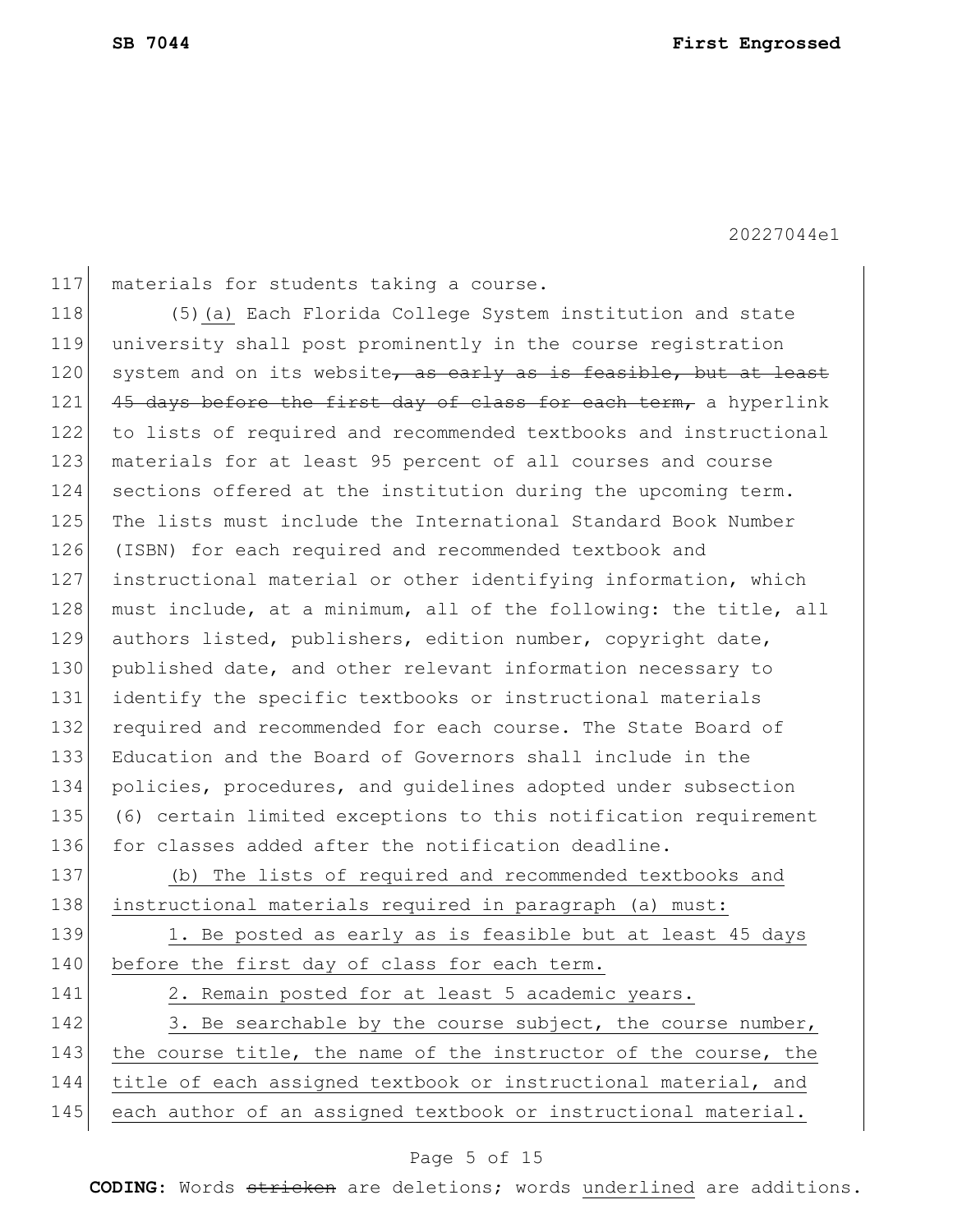Page 6 of 15 146 4. Be easily downloadable by current and prospective 147 students. 148  $\vert$  (c) If a course subject to paragraphs (a) and (b) is a 149 general education core course option identified pursuant to s. 150 1007.25, course syllabi information containing sufficient detail 151 to inform students of all of the following must be included: 152 1. The course curriculum. 153 2. The goals, objectives, and student expectations of the 154 course. 155 3. How student performance will be measured. 156 (6) After receiving input from students, faculty, 157 bookstores, and publishers, the State Board of Education and the 158 Board of Governors each shall adopt textbook and instructional 159 materials affordability policies, procedures, and guidelines for 160 implementation by Florida College System institutions and state 161 universities, respectively, that further efforts to minimize the 162 cost of textbooks and instructional materials for students 163 attending such institutions while maintaining the quality of 164 education and academic freedom. The policies, procedures, and 165 quidelines shall address: 166 (a) The establishment of deadlines for an instructor or 167 department to notify the bookstore of required and recommended 168 textbooks and instructional materials so that the bookstore may 169 verify availability, source lower cost options when practicable, 170 explore alternatives with faculty when academically appropriate, 171 and maximize the availability of used textbooks and 172 instructional materials. 173 (b) Confirmation by the course instructor or academic 174 department offering the course, before the textbook or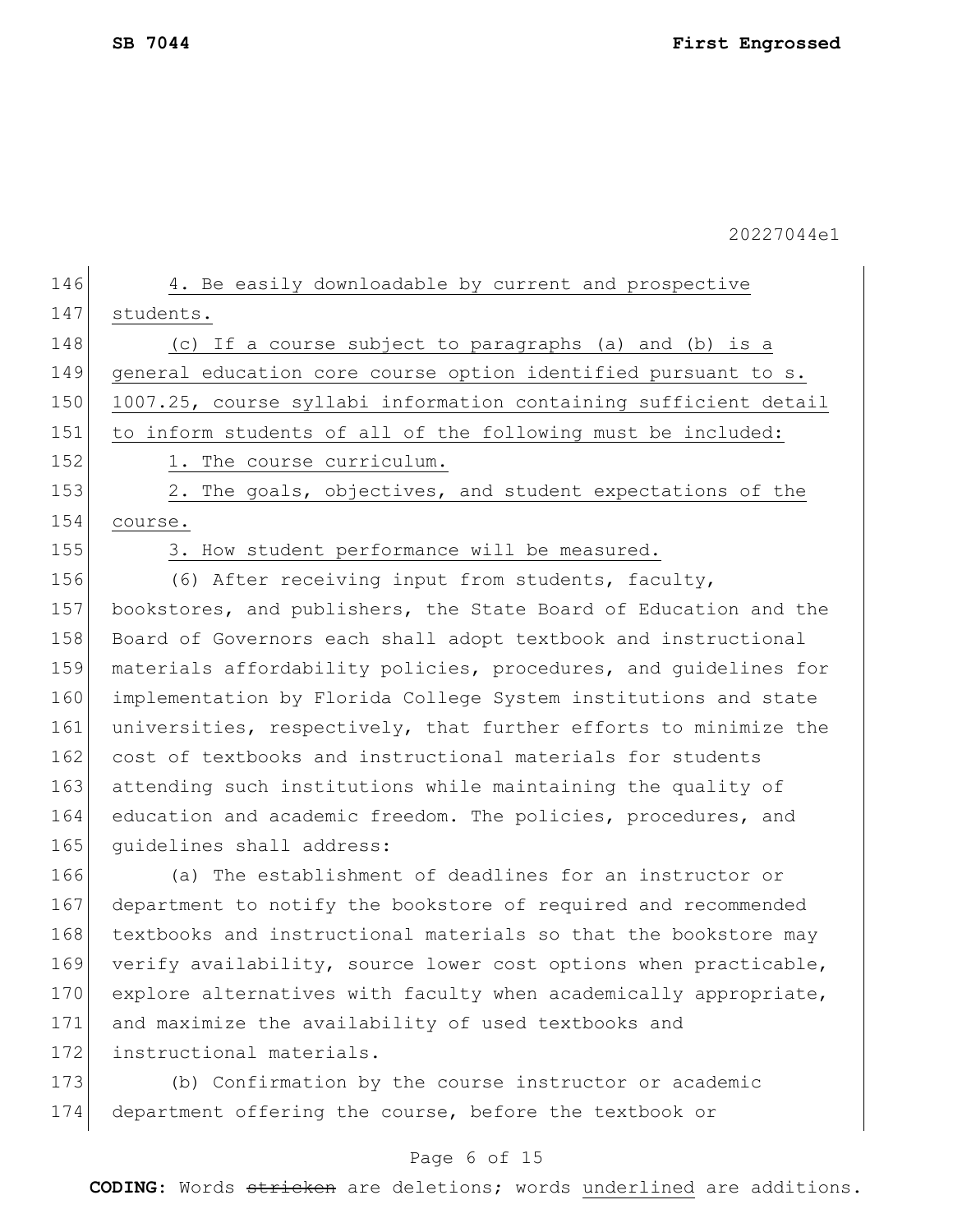175 instructional materials adoption is finalized, of the intent to 176 use all items ordered, particularly each individual item sold as 177 part of a bundled package.

178 (c) Determination by a course instructor or the academic 179 department offering the course, before a textbook or 180 instructional material is adopted, of the extent to which a new 181 edition differs significantly and substantively from earlier 182 versions and the value to the student of changing to a new 183 edition or the extent to which an open-access textbook or 184 instructional material is available.

185 (d) The availability of required and recommended textbooks 186 and instructional materials to students otherwise unable to 187 afford the cost, including consideration of the extent to which 188 an open-access textbook or instructional material may be used.

189 (e) Participation by course instructors and academic 190 departments in the development, adaptation, and review of open-191 access textbooks and instructional materials and, in particular, 192 open-access textbooks and instructional materials for high-193 demand general education courses.

194 (f) Consultation with school districts to identify 195 practices that impact the cost of dual enrollment textbooks and 196 instructional materials to school districts, including, but not 197 limited to, the length of time that textbooks and instructional 198 materials remain in use.

199 (g) Selection of textbooks and instructional materials 200 through cost-benefit analyses that enable students to obtain the 201 highest-quality product at the lowest available price, by 202 considering:

203 1. Purchasing digital textbooks in bulk.

#### Page 7 of 15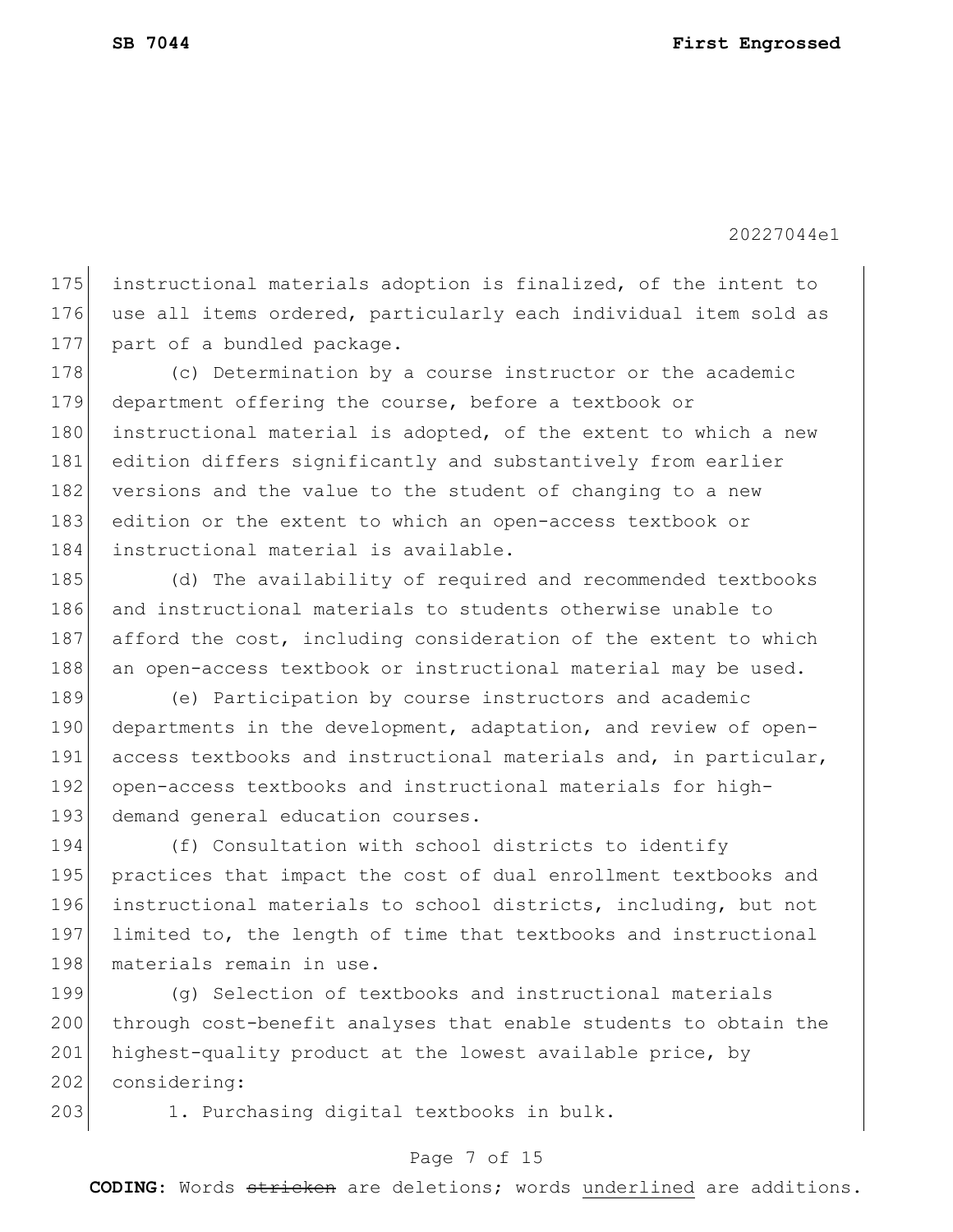205 instructional materials.

20227044e1

Page 8 of 15 **CODING**: Words stricken are deletions; words underlined are additions. 206 3. Providing rental options for textbooks and instructional 207 materials. 208 4. Increasing the availability and use of affordable 209 digital textbooks and learning objects. 210 5. Developing mechanisms to assist in buying, renting, 211 selling, and sharing textbooks and instructional materials. 212 6. The length of time that textbooks and instructional 213 materials remain in use. 214 7. An evaluation of cost savings for textbooks and 215 | instructional materials which a student may realize if 216 individual students are able to exercise opt-in provisions for 217 the purchase of the materials. 218 (7) The board of trustees of each Florida College System 219 institution and state university shall report, by September 30 220 of each year, to the Chancellor of the Florida College System or 221 the Chancellor of the State University System, as applicable, 222 the textbook and instructional materials selection process for 223 high-enrollment courses; specific initiatives of the institution 224 designed to reduce the costs of textbooks and instructional 225 materials; policies implemented in accordance with subsection 226 (5); the number of courses and course sections that were not 227 able to meet the textbook and instructional materials posting 228 deadline for the previous academic year; and any additional 229 information determined by the chancellors. By November 1 of each 230 year, each chancellor shall provide a summary of the information 231 provided by institutions to the State Board of Education and the 232 Board of Governors, as applicable.

204 2. Expanding the use of open-access textbooks and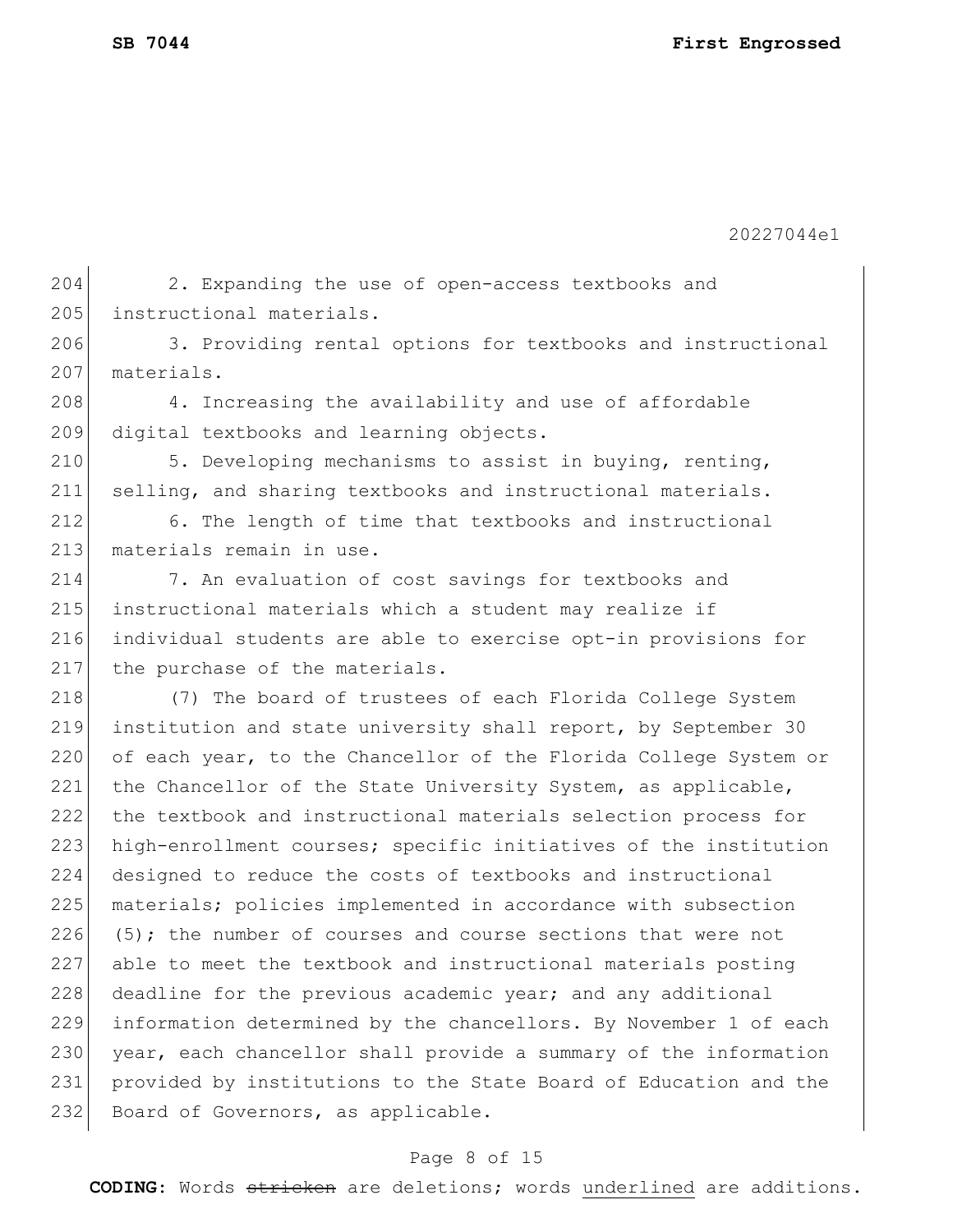| 233 | Section 3. Present subsection (8) of section 1007.24,            |
|-----|------------------------------------------------------------------|
| 234 | Florida Statutes, is redesignated as subsection (9) and amended, |
| 235 | a new subsection (8) is added to that section, and subsections   |
| 236 | (4) and (5) of that section are amended, to read:                |
| 237 | 1007.24 Statewide course numbering system.-                      |
| 238 | $(4)$ The statewide course numbering system must be $shath$      |
| 239 | maintained electronically and regularly updated by the           |
| 240 | department and include the courses at the recommended levels,    |
| 241 | course numbers, course titles, credits awarded, and other        |
| 242 | identifiable information by institution and academic year, as    |
| 243 | required by state board rule.                                    |
| 244 | (5) The registration process at each state university and        |
| 245 | Florida College System institution must shall include the        |
| 246 | courses at their designated levels, and statewide course         |
| 247 | numbers, course titles, credits awarded, and other identifiable  |
| 248 | information, as required by state board rule.                    |
| 249 | (8) Participating postsecondary institutions receiving           |
| 250 | transfer course credit must accept and apply general education   |
| 251 | courses and credit in accordance with this section, s. 1007.25,  |
| 252 | and other provisions of law, including credit earned through     |
| 253 | dual enrollment, course equivalencies, and other acceleration    |
| 254 | mechanisms, as first satisfying general education core course    |
| 255 | credit requirements and other general education subject area     |
| 256 | course credit requirements before applying the course credit as  |
| 257 | elective credit.                                                 |
| 258 | $(9)$ $(4)$ The State Board of Education shall adopt rules that  |
| 259 | provide for the collection of course information from            |
| 260 | participating institutions, identifiable information required    |
| 261 | for each course, and the conduct of regularly scheduled faculty  |

# Page 9 of 15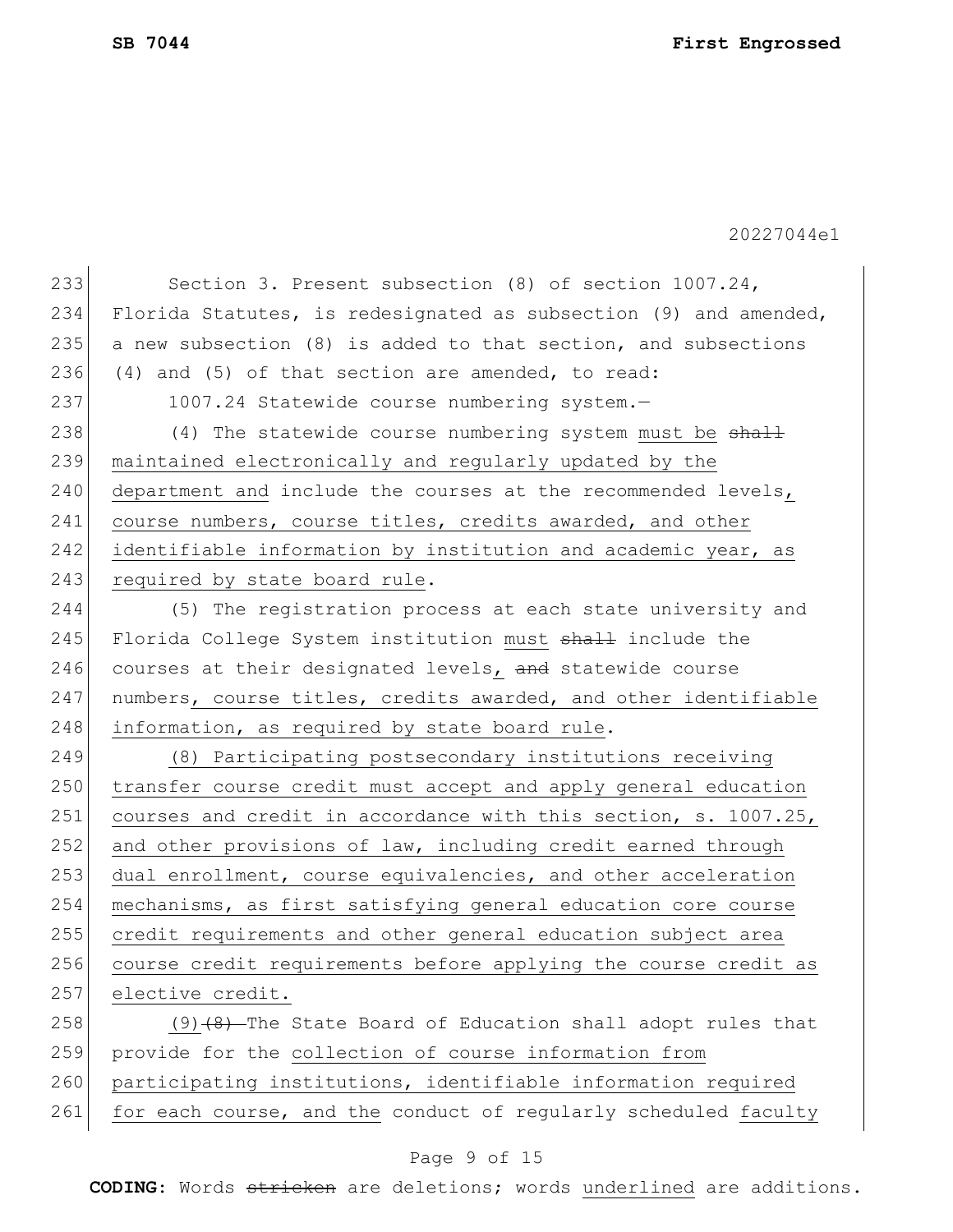| 262 | committee reviews and recommendations. At a minimum, rules must  |
|-----|------------------------------------------------------------------|
| 263 | address all of the following:                                    |
| 264 | (a) Required institutional reporting formats, timelines,         |
| 265 | and procedures for the timely and uniform collection and         |
| 266 | publication of course data information.                          |
| 267 | (b) Regularly scheduled faculty committee reviews and            |
| 268 | recommendations to the commissioner for the alignment or         |
| 269 | realignment of courses, course numbers, course titles,           |
| 270 | designated levels, credits awarded, and other identifiable       |
| 271 | information for the purpose of facilitating credit transfer and  |
| 272 | acceptance for substantially similar courses at receiving        |
| 273 | institutions.                                                    |
| 274 | (c) Regularly scheduled faculty committee reviews and            |
| 275 | recommendations to the commissioner for the classification or    |
| 276 | reclassification of courses as satisfying general education,     |
| 277 | general education core, prerequisite, substitution, equivalency, |
| 278 | civic literacy, or other course types, pursuant to s. 1007.25,   |
| 279 | consistent with subject area, course content, programmatic, and  |
| 280 | other requirements outlined in rule.                             |
| 281 | (d) Purges of courses that are listed in the statewide           |
| 282 | course numbering system but have not been taught at an           |
| 283 | institution for the preceding 5 years. These rules must include  |
| 284 | waiver provisions that allow course continuation if an           |
| 285 | institution has reasonable cause for having not offered a course |
| 286 | within the 5-year limit and an expectation that the course will  |
| 287 | be offered again within the following 5 years.                   |
| 288 | Section 4. Effective upon this act becoming a law, section       |
| 289 | 1008.47, Florida Statutes, is created to read:                   |
| 290 | 1008.47 Postsecondary education institution accreditation.-      |
|     | Page 10 of 15                                                    |
|     |                                                                  |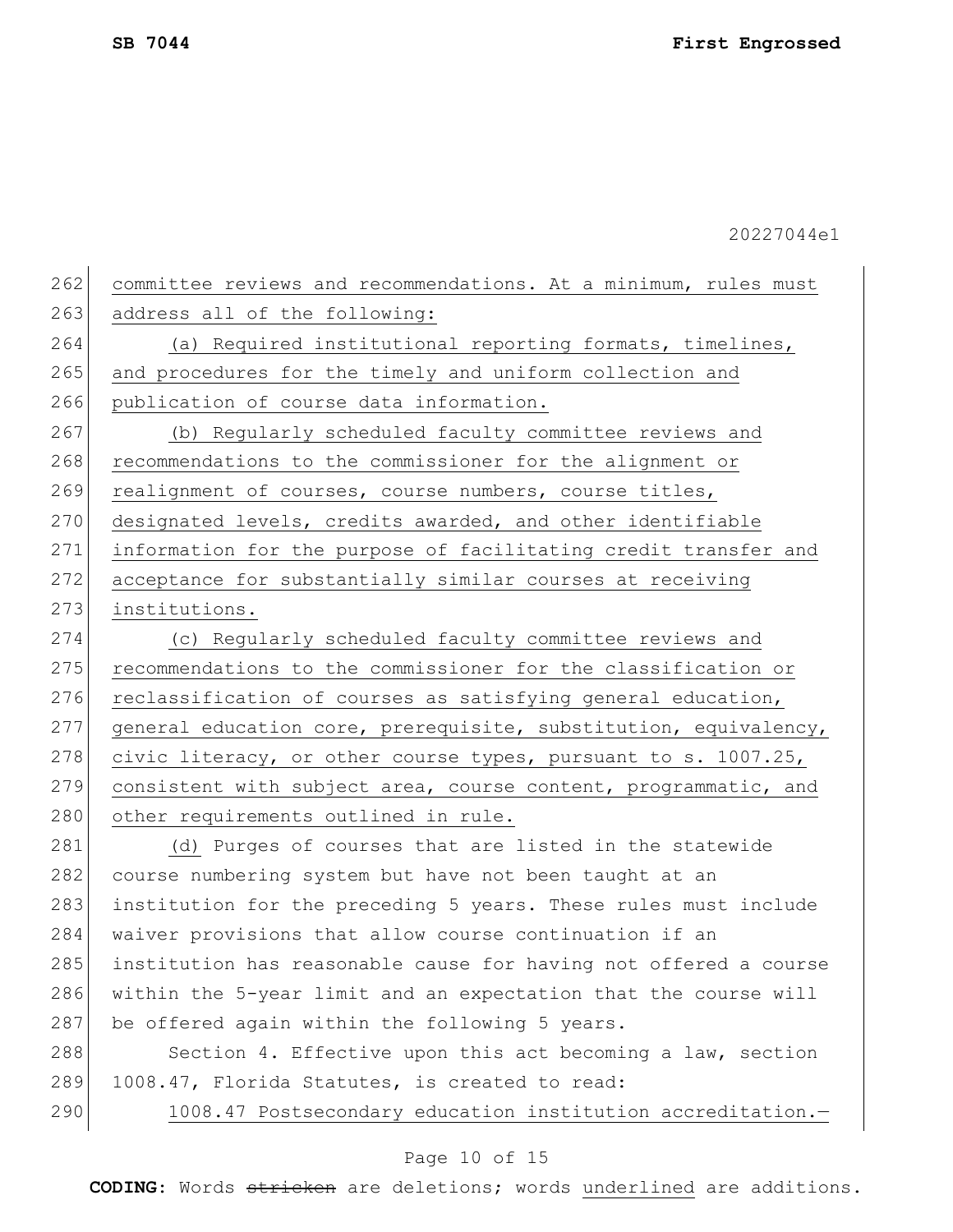| 291 | (1) DEFINITION. - As used in this section, the term              |
|-----|------------------------------------------------------------------|
| 292 | "postsecondary education institution" means a Florida College    |
| 293 | System institution, state university, or nonpublic postsecondary |
| 294 | education institution that receives state funds.                 |
| 295 | $(2)$ ACCREDITATION. -                                           |
| 296 | (a) By September 1, 2022, the Board of Governors or the          |
| 297 | State Board of Education, as applicable, shall identify and      |
| 298 | determine the accrediting agencies or associations best suited   |
| 299 | to serve as an accreditor for public postsecondary institutions. |
| 300 | Such accrediting agencies or associations must be recognized by  |
| 301 | the database created and maintained by the United States         |
| 302 | Department of Education. A public postsecondary institution may  |
| 303 | not be accredited by the same accrediting agency or association  |
| 304 | for consecutive accreditation cycles. In the year following      |
| 305 | reaffirmation or fifth-year review by its accrediting agencies   |
| 306 | or associations, each public postsecondary institution must seek |
| 307 | and obtain accreditation from an accrediting agency or           |
| 308 | association identified by the Board of Governors or State Board  |
| 309 | of Education, respectively, before its next reaffirmation or     |
| 310 | fifth-year review date. The requirements of this subsection are  |
| 311 | not applicable to those professional, graduate, departmental, or |
| 312 | certificate programs at public postsecondary institutions that   |
| 313 | have specific accreditation requirements or best practices,      |
| 314 | including, but not limited to, law, pharmacy, engineering, or    |
| 315 | other similarly situated educational programs.                   |
| 316 | (b) Once a public postsecondary institution is required to       |
| 317 | seek and obtain accreditation from an agency or association      |
| 318 | identified pursuant to paragraph (a), the institution shall seek |
| 319 | accreditation from a regional accrediting agency or association  |
|     |                                                                  |

# Page 11 of 15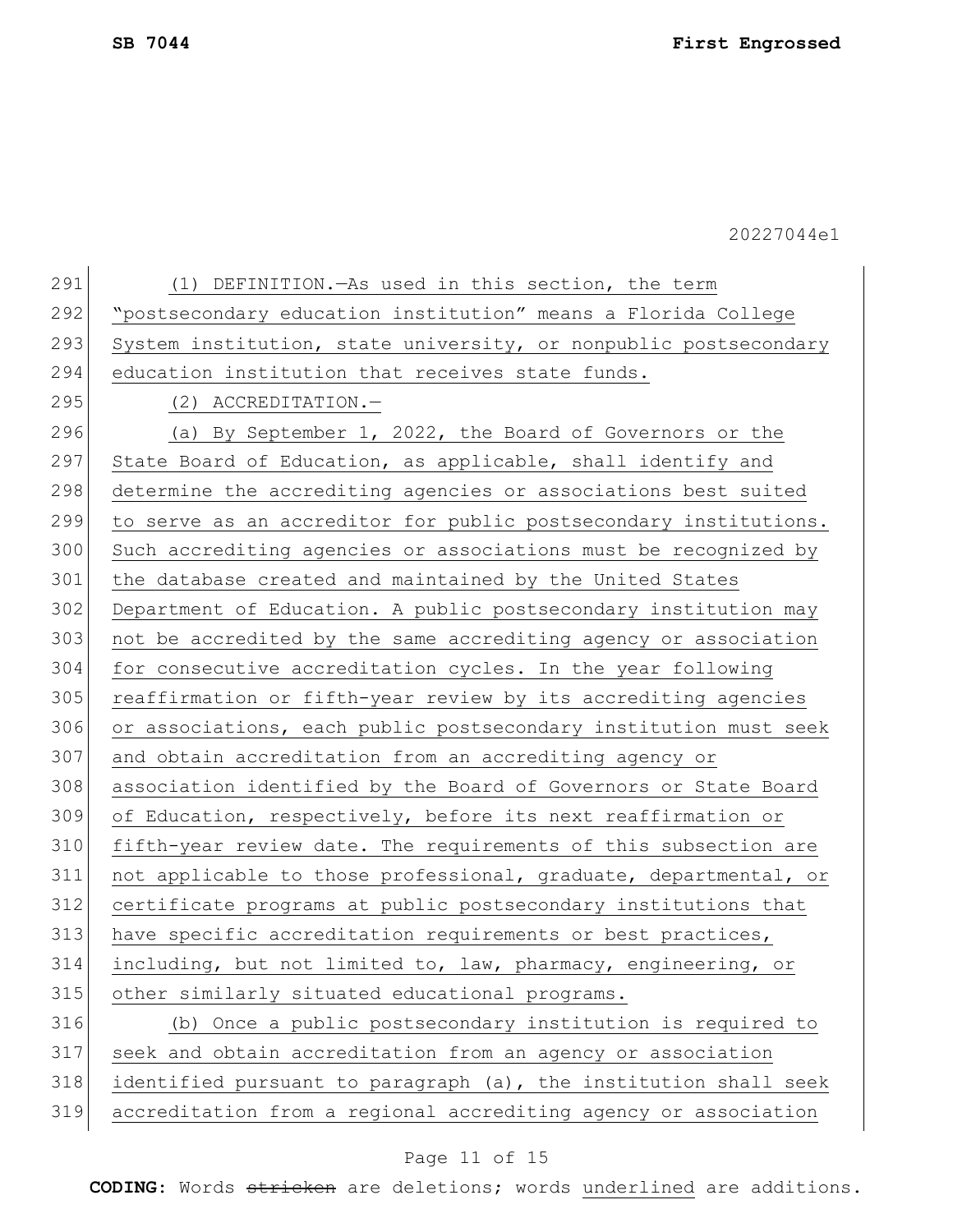| 320 | and provide quarterly reports of its progress to the Board of    |
|-----|------------------------------------------------------------------|
| 321 | Governors or State Board of Education, as applicable. If each    |
| 322 | regional accreditation agency or association identified pursuant |
| 323 | to paragraph (a) has refused to grant candidacy status to an     |
| 324 | institution, the institution shall seek and obtain accreditation |
| 325 | from any accrediting agency or association that is different     |
| 326 | than its current accrediting agency or association and is        |
| 327 | recognized by the database created and maintained by the United  |
| 328 | States Department of Education. If a public postsecondary        |
| 329 | institution is not granted candidacy status before its next      |
| 330 | reaffirmation or fifth-year review date, the institution may     |
| 331 | remain with its current accrediting agency or association.       |
| 332 | (3) CAUSE OF ACTION. - A postsecondary education institution     |
| 333 | negatively impacted by retaliatory action taken against the      |
| 334 | postsecondary education institution by an accrediting agency or  |
| 335 | association may bring an action against the accrediting agency   |
| 336 | or association in a court of competent jurisdiction and may      |
| 337 | obtain liquidated damages up to the amount of federal financial  |
| 338 | aid received by the postsecondary education institution, court   |
| 339 | costs, and reasonable attorney fees.                             |
| 340 | (4) EXPIRATION. - This section expires December 31, 2032.        |
| 341 | Section 5. Subsection (20) of section 1009.23, Florida           |
| 342 | Statutes, is amended, and subsection (21) is added to that       |
| 343 | section, to read:                                                |
| 344 | 1009.23 Florida College System institution student fees.-        |
| 345 | (20) All tuition and fees described in this section, and         |
| 346 | any proposed changes to such tuition and fees, must be           |
| 347 | prominently posted on the institution's website in an area that  |
| 348 | is transparent and easily accessible. Each Florida College       |
|     |                                                                  |

# Page 12 of 15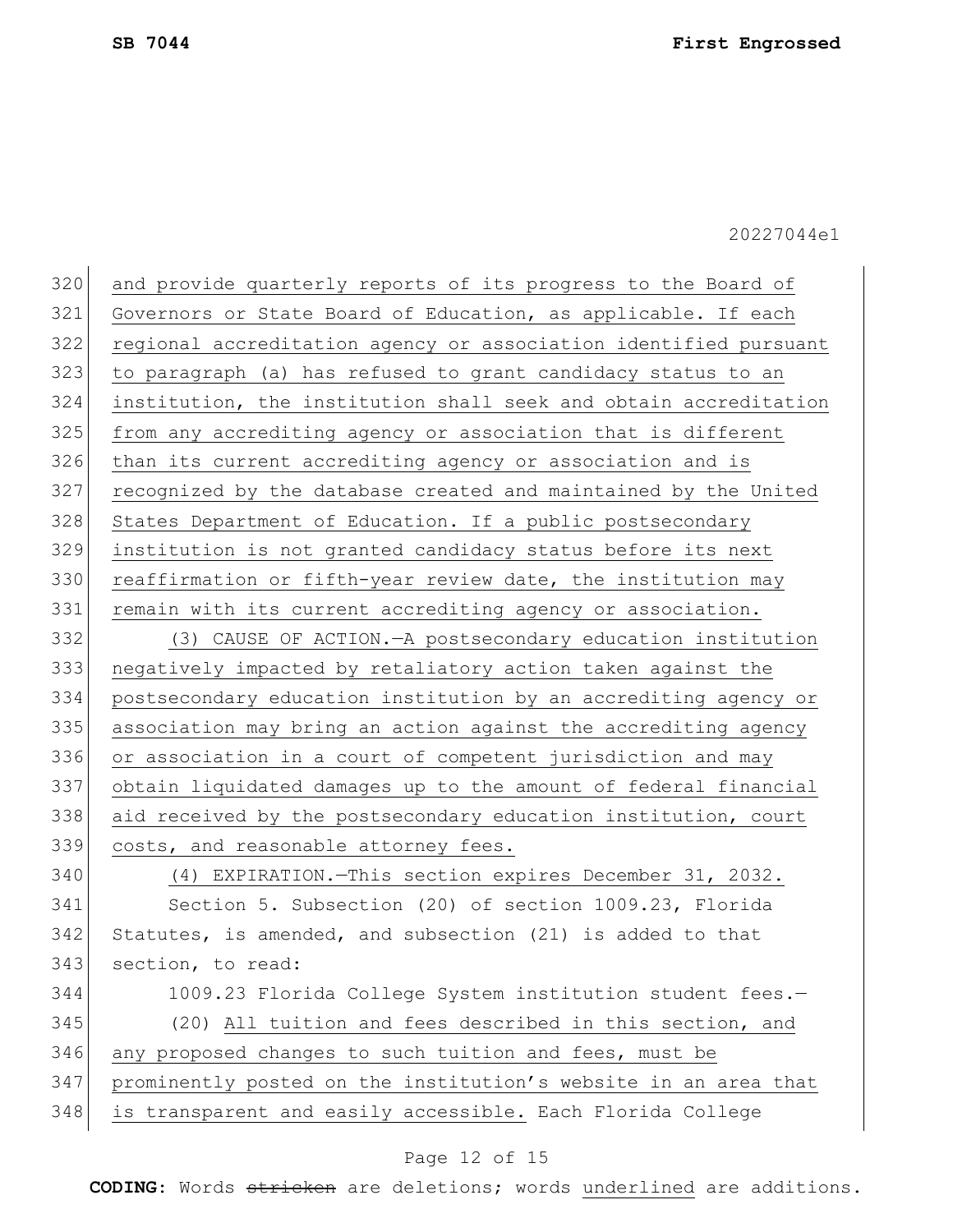20227044e1 349 System institution shall publicly notice and notify all enrolled 350 students of any proposal to increase tuition or fees at least 28 351 days before its consideration for a vote taken at a board of 352 trustees meeting. The notice must: 353 (a) Include the date and time of the meeting at which the 354 proposal will be considered. 355 (b) Specifically outline the details of existing tuition 356 and fees, including how such tuition and fees are expended, the 357 rationale and necessity for the proposed increase, and how the 358 funds from the proposed increase will be used. 359 (c) Be posted on the institution's website and issued in a 360 press release, which must also be enclosed in an e-mail sent to 361 all enrolled students. 362 (21) Any proposal or action of a Florida College System  $363$  institution to raise, impose, or authorize any fee, as 364 authorized by law, except for tuition, must be approved by a 365 supermajority vote of the members of the board of trustees of 366 the institution, if approval by the board of trustees is 367 required by general law, and at least a supermajority vote of 368 the members of the State Board of Education, if approval by the 369 State Board of Education is required by general law, in order to 370 take effect. 371 Section 6. Subsection (20) of section 1009.24, Florida 372 Statutes, is amended, and subsection (21) is added to that 373 section, to read: 374 1009.24 State university student fees.-375 (20) All tuition and fees described in this section, and 376 any proposed changes to such tuition and fees, must be 377 prominently posted on the state university's website in an area

#### Page 13 of 15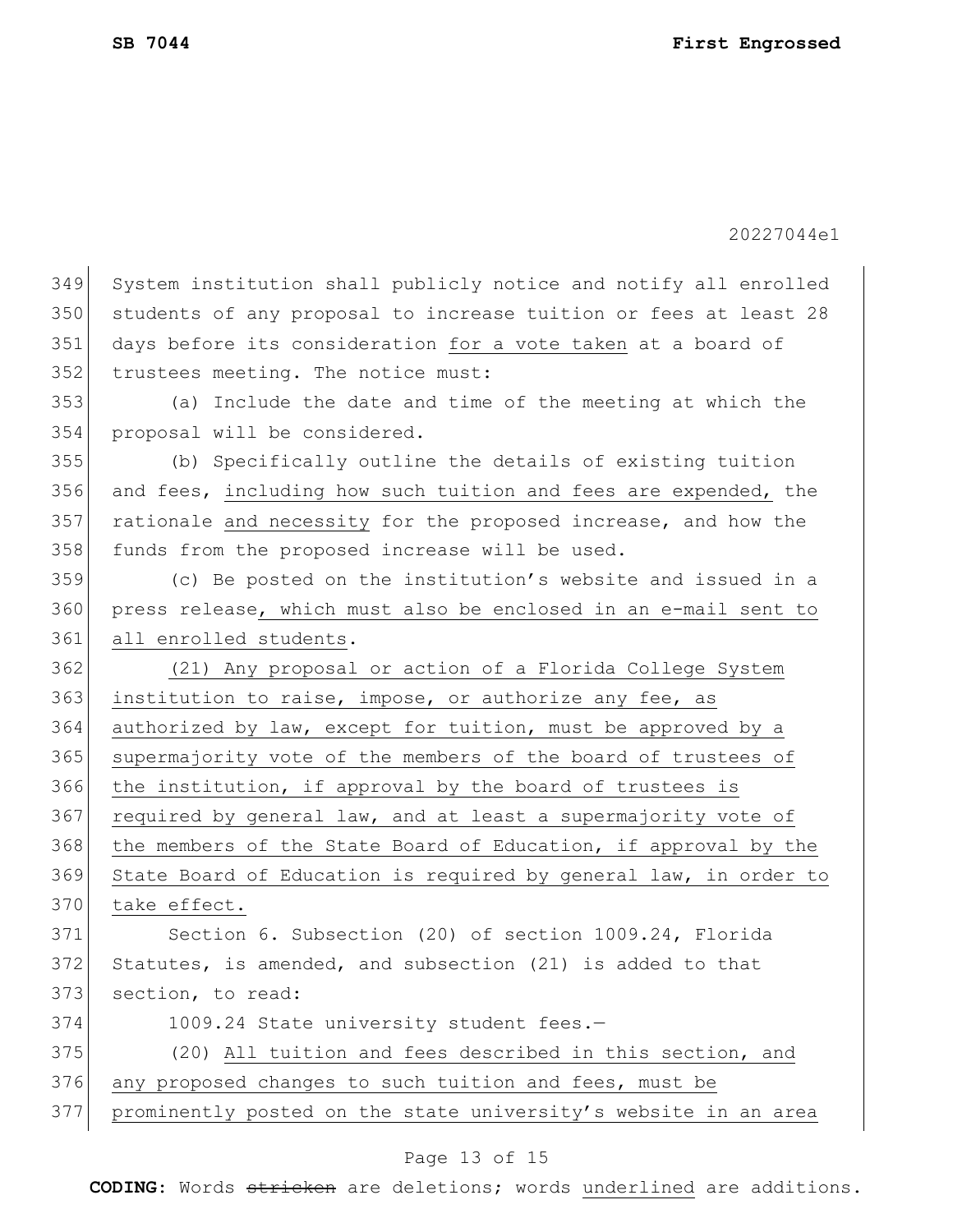378 that is transparent and easily accessible. Each state university 379 shall publicly notice and notify all enrolled students of any 380 proposal to change tuition or fees at least 28 days before its 381 consideration for a vote taken at a board of trustees meeting. 382 The notice must: 383 (a) Include the date and time of the meeting at which the 384 proposal will be considered. 385 (b) Specifically outline the details of existing tuition 386 and fees, including how such tuition and fees are expended, the 387 rationale and necessity for the proposed change, and how the 388 funds from the proposed change will be used. 389 (c) Be posted on the university's website and issued in a 390 press release, which must also be enclosed in an e-mail sent to 391 all enrolled students.  $392$  (21) Pursuant to s. 7(e), Art. IX of the State 393 Constitution, any proposal or action of a constituent university 394 to raise, impose, or authorize any fee, as authorized by law, 395 except for tuition, must be approved by at least 9 affirmative 396 votes of the members of the board of trustees of the constituent 397 university, if approval by the board of trustees is required by 398 general law, and at least 12 affirmative votes of the members of 399 the Board of Governors, if approval by the Board of Governors is 400 required by general law, in order to take effect. 401 Section 7. The Division of Law Revision shall prepare a 402 reviser's bill to replace references to the phrases "the 403 Southern Association of Colleges and Schools," "the Commission 404 on Colleges of the Southern Association of Colleges and 405 Schools," and "the Southern Association of Colleges and Schools 406 Commission on Colleges" wherever they occur in the Florida

#### Page 14 of 15